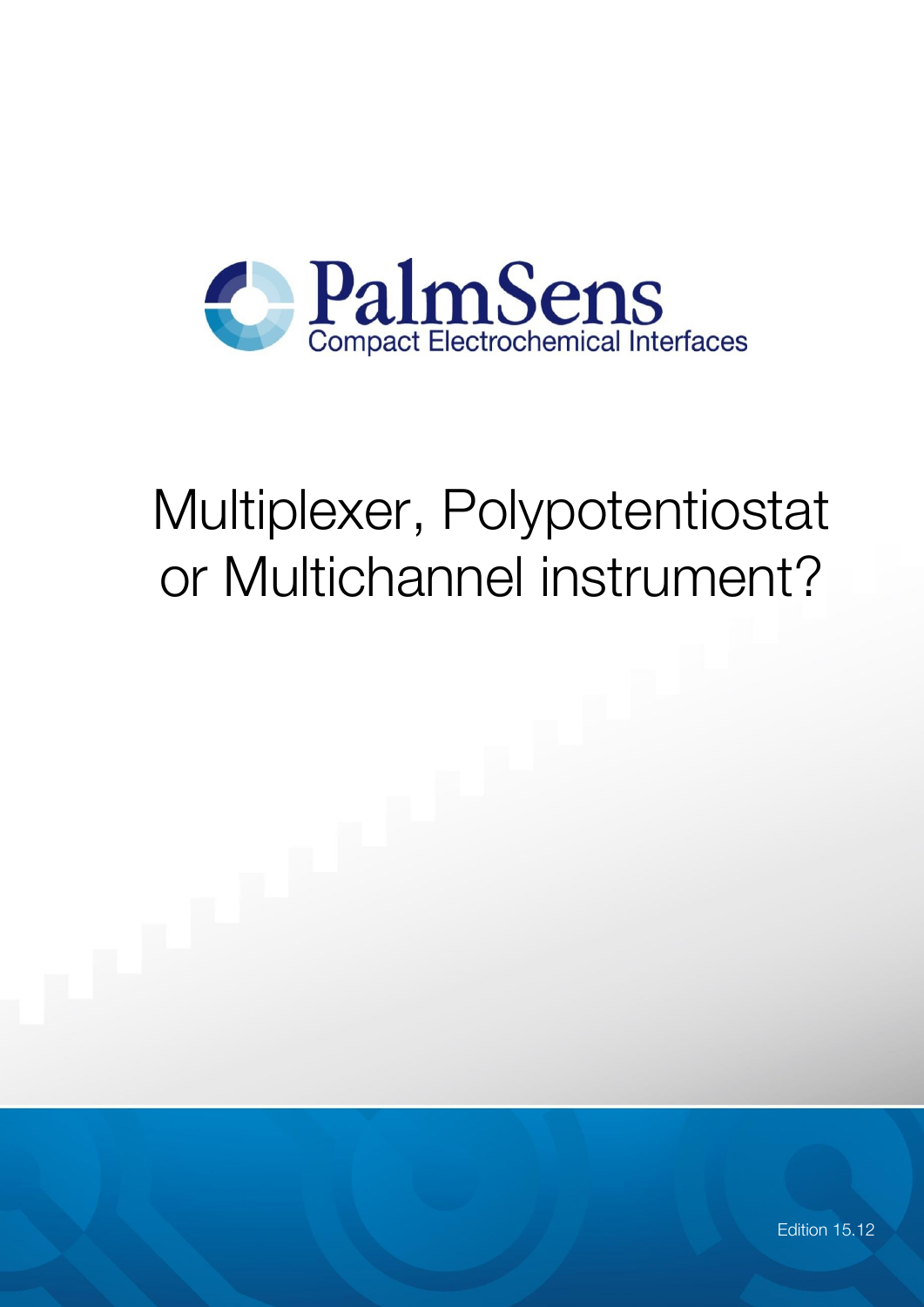#### Introduction

PalmSens offers you different ways of performing your experiment with as little time investment as possible, e.g. measuring more than one sample at the same time is an easy way to save time. Here you will find a brief explanation what the different possibilities for measuring more than one sample at a time are. This will help you to choose the ideal PalmSens instrument to support your application.

## **Multiplexer**

The [MUX8, MUX16,](http://www.palmsens.com/en/instruments/palmsens/tab#3) [EmStatMUX8 and EmStatMUX16](http://www.palmsens.com/en/instruments/emstatmux/) are multiplexer instruments. While the first two ones are extensions for a PalmSens the latter ones are EmStats with an integrated multiplexer.

A multiplexer is like a multi way valve. One potentiostat is connected to this valve and the valve (the multiplexer) switches the connection of the potentiostat between the different channels. For most methods the switching is done after the experiment is finished (e.g. DPV, CV), but for time depending methods like chronoamperometry (amperometric detection) or (open circuit) potentiometry the channel can be switched between each point of the measurement within 25 milliseconds. So virtually the measurement is done parallel. It doesn't matter if the electrode systems are in separated cells or share one solution, since only one set of reference electrode (RE), counter electrode (CE) and working electrode (WE) is active at a time. So keep in mind: A multiplexer is an economic solution to increase the efficiency of your sample

throughput, but it never measures different electrodes at the exact same point in time.

## Polypotentiostat

[The EmStat 4WE](http://www.palmsens.com/instruments/multiemstat/#tab4) and [a PalmSens with BiPot](http://www.palmsens.com/en/instruments/palmsens/tab#4) module are polypotentiostats. A polypotentiostat is a single potentiostat with multiple WEs, but just one RE and one CE. Since it is one potentiostat all electrodes need to be in the same cell. The working electrodes will all be measured parallel, so you could perform 4 CVs absolutely synchronized at 4 different working electrodes in the same solution. Since the electrodes belong all to the same potentiostat they depend on each other. As a consequence the WE number 1 determines what the other WEs should do. You can apply to the other working electrodes either a constant potential or the electrodes follow the WE number 1 but you can choose a potential offset. For example your WE1 could do a CV and the other WEs do the same CV but number 2 with 200 mV of an anodic shift, number 3 400 mV and number 4 600 mV. So keep in mind: A polypotentiostat is a good instrument to measure a lot of electrodes in the same solution at exactly the same time, for example to perform electrochemical polishing with gold electrodes. But however the experiments are not independent and need to be in the same cell and the WEs need to perform the same method or have a constant potential.

#### Multichannel instrument

[The MultiEmstat](http://www.palmsens.com/en/instruments/multiemstat/) series are multichannel instruments. Basically these instruments are just independent potentiostats in one shell. This is a highly compact system and needs way less space than the potentiostats in their own private shell. All the potentiostat just need a single USB connection and can be controlled by one program (Multitrace). Theoretically each independent potentiostat need to be connected to an electrically independent cell, i.e. the electrodes should not be in the same solution. However, some conditions allow the use of more than one three electrode system in a solution. This should for example be the case if the resistance between the three electrodes of one system is negligible compared to the resistance between the different 3 electrode systems.

So keep in mind: A multichannel instrument offers independent potentiostats that can be used at the same time or different points in time performing experiments that don't depend on each other. The cells should be independent from each other. It is highly suitable for labs that want to have a high density of experiments per lab space.